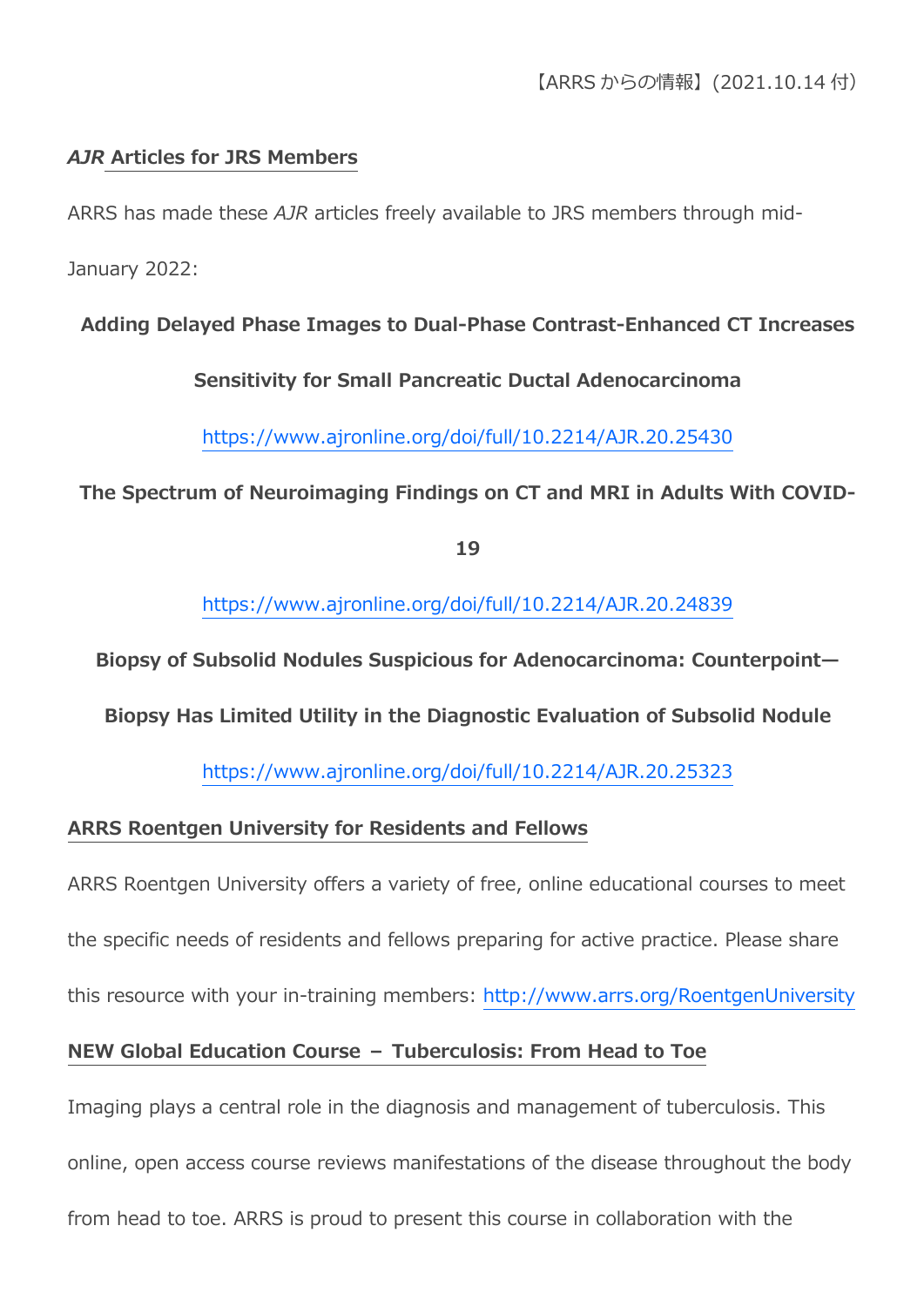Sociedad Mexicana de Radiología e Imagen. Access this course and other global education courses at: [www.arrs.org/GlobalEducation](https://www.arrs.org/GlobalEducation)

## **JRS Members are Invited to Join ARRS**

Through this global partnership ARRS is pleased to offer complimentary online

membership for radiology residents in a training program and for radiologists in

fellowship training. ARRS also offers a significant discount on ARRS online membership

for JRS members in active practice in Japan.

Please follow the steps below in order to become an ARRS member:

- 1. Create an account at: <http://www.arrs.org/createProfile>
- 2. Once the account has been created:
	- 1. Click on Membership
	- 2. Click on Join ARRS
	- 3. Click on the Join ARRS Online Membership Application Button
- 3. Input the Promotional Code indicated in the box below based on your ARRS

Membership Type.

| <b>ARRS</b><br>Membership<br>Type | <b>ARRS Membership Description</b>                                                                                                                   | <b>ARRS Promotional</b><br>Code for JRS<br>Members |
|-----------------------------------|------------------------------------------------------------------------------------------------------------------------------------------------------|----------------------------------------------------|
| In-Training<br>Member             | Complimentary online membership for JRS<br>members in: 1) a radiology residency training<br>program or 2) a radiology fellowship training<br>program | Promotional Code:<br><i>JRSTRN</i>                 |